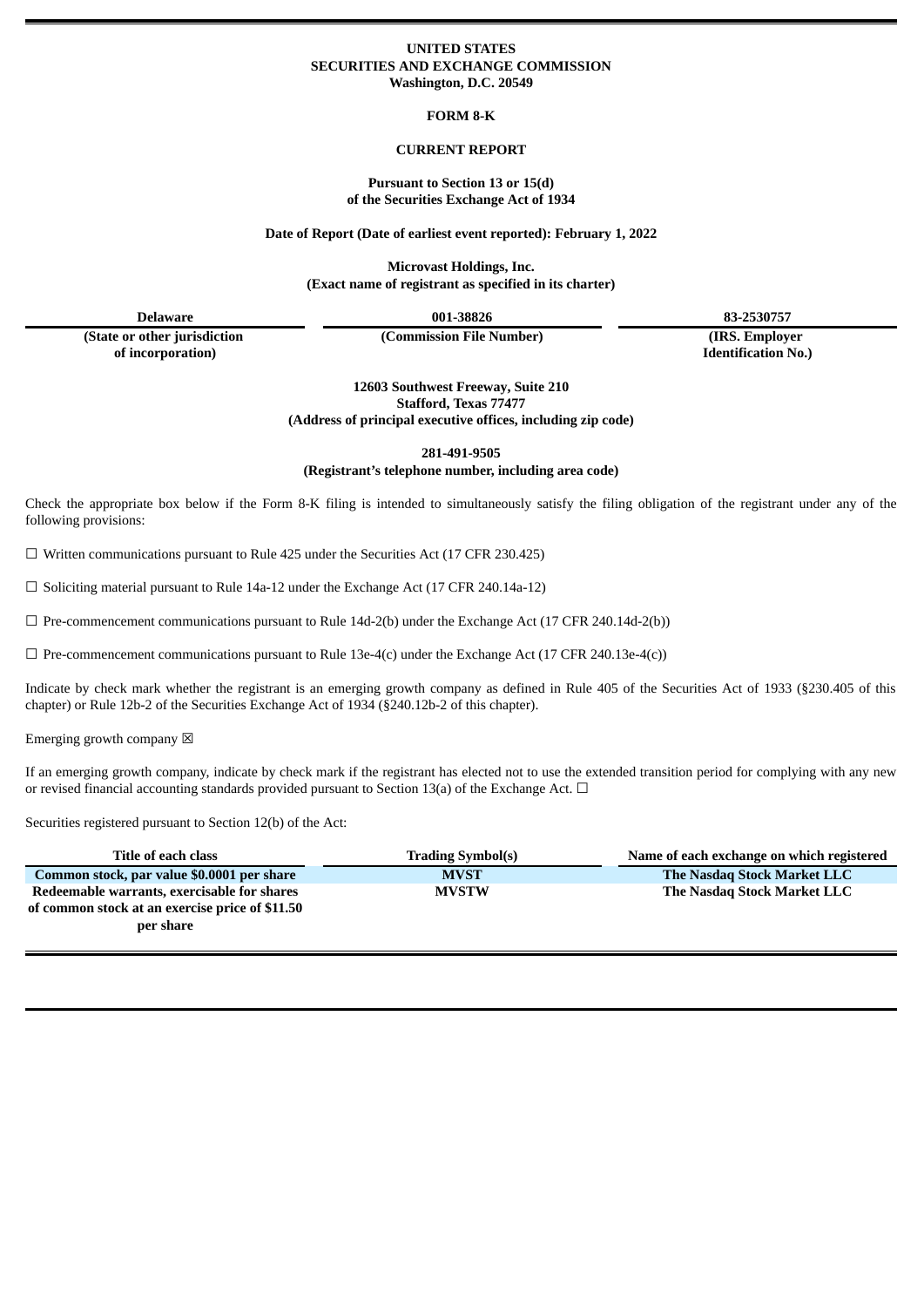## **Item 2.02 Results of Operations and Financial Condition.**

#### **Item 7.01 Regulation FD Disclosure.**

On February 1, 2022, Microvast Holdings, Inc. issued a press release confirming previously announced revenue guidance for the year ended December 31, 2021. A copy of the press release is furnished as Exhibit 99.1 to this Current Report on Form 8-K and is incorporated herein by reference.

The information furnished in this Current Report on Form 8-K and Exhibit 99.1 attached hereto shall not be deemed to be "filed" for purposes of Section 18 of the Securities Exchange Act of 1934, as amended (the "Exchange Act"), or otherwise subject to the liabilities of that section, nor shall it be deemed incorporated by reference into any filing under the Securities Act of 1933, as amended, or the Exchange Act, except as expressly set forth by specific reference in such a filing.

# **Item 9.01 Financial Statements and Exhibits**

**(d)** *Exhibits*

| Exhibit No. | <b>Description</b>                                                          |
|-------------|-----------------------------------------------------------------------------|
| 99.1        | Press Release dated February 1, 2022                                        |
| 104         | Cover Page Interactive Data File (embedded within the Inline XBRL document) |

1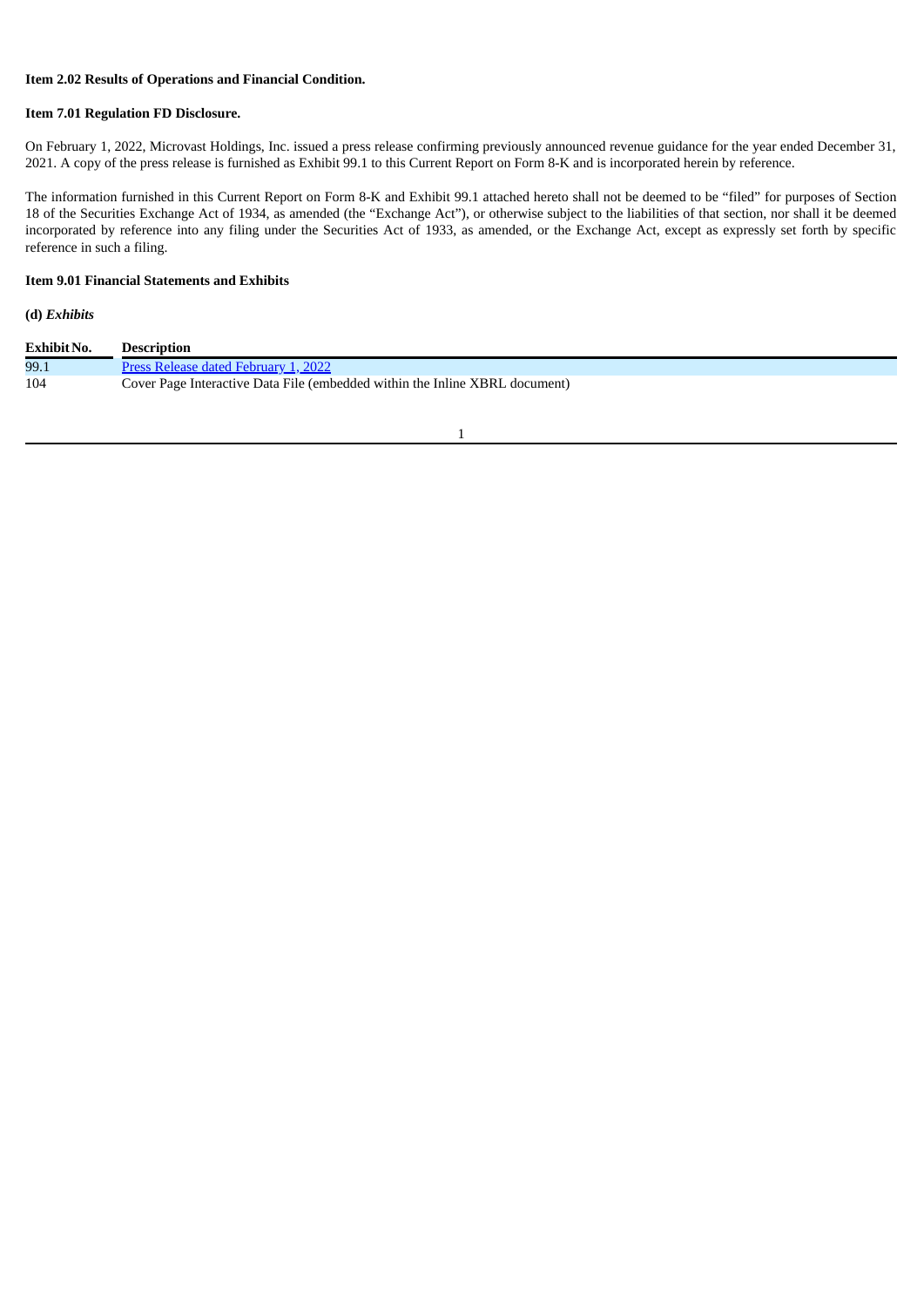# **SIGNATURES**

Pursuant to the requirements of the Securities Exchange Act of 1934, the registrant has duly caused this report to be signed on its behalf by the undersigned hereunto duly authorized.

# Date: February 1, 2022 **MICROVAST HOLDINGS, INC.**

By: /s/ Sarah Alexander Name: Sarah Alexander Title: General Counsel & Corporate Secretary

2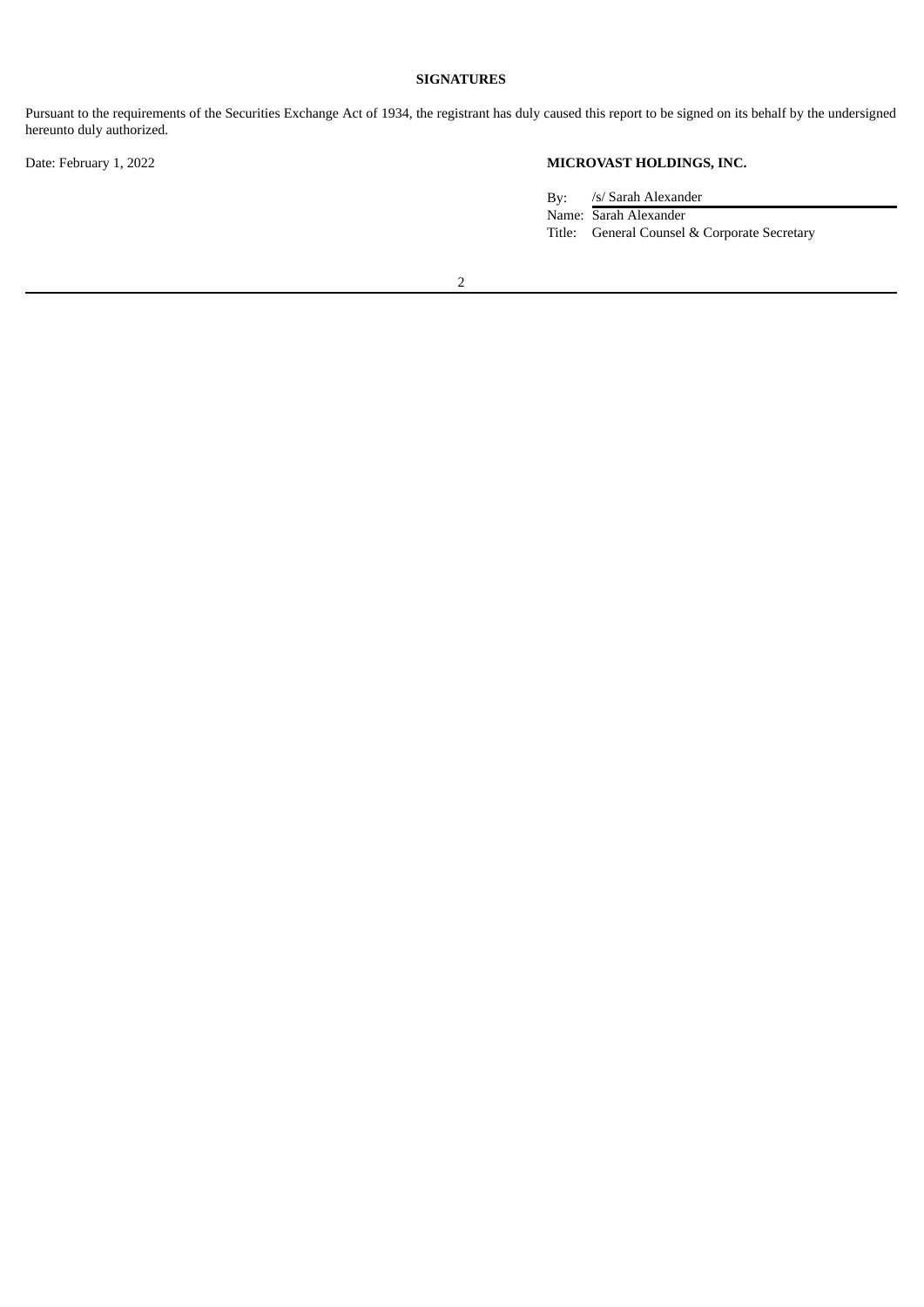

## **Microvast Confirms Revenue Guidance for 2021 and Schedules Fourth Quarter Earnings Call**

<span id="page-3-0"></span>February 1, 2022

STAFFORD, TX | Microvast Holdings, Inc. (NASDAQ:MVST) ("Microvast" or the "Company"), a technology innovator that designs, develops and manufactures lithium-ion battery solutions, today confirms that its revenue performance for the fiscal year ended December 31, 2021 will be within the previously announced guidance of \$145-\$155 million. This represents 42% growth compared to \$108 million for the fiscal year ended December 30, 2020 (calculated using the midpoint of the range).

"We are pleased to close out 2021 with a strong revenue performance in the fourth quarter and a promising backlog heading into 2022. I am proud of our team's accomplishments and ability to grow top line revenue against the backdrop of a challenging year. We look forward to carrying this positive momentum into 2022 as we continue on our electrification journey," said Yang Wu, Microvast's President and Chief Executive Officer.

The Company will issue a press release reporting its consolidated financial results for the fourth quarter and full fiscal year ended December 31, 2021 after the market closes on Tuesday, March 29, 2022. Following the earnings press release, Microvast management will host a webcast and earnings conference call at 5:00 p.m. Central Time (6:00 p.m. Eastern Time) to discuss the business results and outlook, as well as details on two new products being brought to market in 2022.

The webcast will be accessible from the Events & Presentations tab of Microvast's investor relations website (https://ir.microvast.com/eventspresentations/events). A replay will be available following the conclusion of the live event. Investment community professionals interested in participating in the Q&A session may join the call by dialing +1 (631) 891-4304.

Retail and institutional shareholders may submit questions via the "Contact Us" page on Microvast's investor relations website. Questions will be accepted beginning today through March 18, 2022. Microvast management will incorporate responses to a selection of frequently asked questions during the webcast. Please include the hashtag **#askmicrovast** in the subject line.

#### **About Microvast**

Microvast is a technology innovator that designs, develops and manufactures lithium-ion battery solutions. Microvast is renowned for its cutting-edge cell technology and its vertical integration capabilities which extend from core battery chemistry (cathode, anode, electrolyte, and separator) to modules and packs. By integrating the process from raw material to system assembly, Microvast has developed a family of products covering a breadth of market applications, including electric vehicles, energy storage and battery components. Microvast was founded in 2006 and is headquartered near Houston, Texas. For more information, please visit www.microvast.com or follow us on LinkedIn or Twitter (@microvast).

#### **Cautionary Statement Regarding Forward-Looking Statements**

This communication contains "forward-looking statements" within the meaning of the Private Securities Litigation Reform Act of 1995. Such statements include, but are not limited to, statements about future financial and operating results, our plans, objectives, expectations and intentions with respect to future operations, products and services; and other statements identified by words such as "will likely result," "are expected to," "will continue," "is anticipated," "estimated," "believe," "intend," "plan," "projection," "outlook," "guidance" or words of similar meaning. These forward-looking statements include, but are not limited to, statements regarding Microvast's industry and market sizes, future opportunities for Microvast and the combined company and Microvast's estimated future results. Such forward-looking statements are based upon the current beliefs and expectations of our management and are inherently subject to significant business, economic and competitive uncertainties and contingencies, many of which are difficult to predict and generally beyond our control. Actual results and the timing of events may differ materially from the results anticipated in these forward-looking statements.